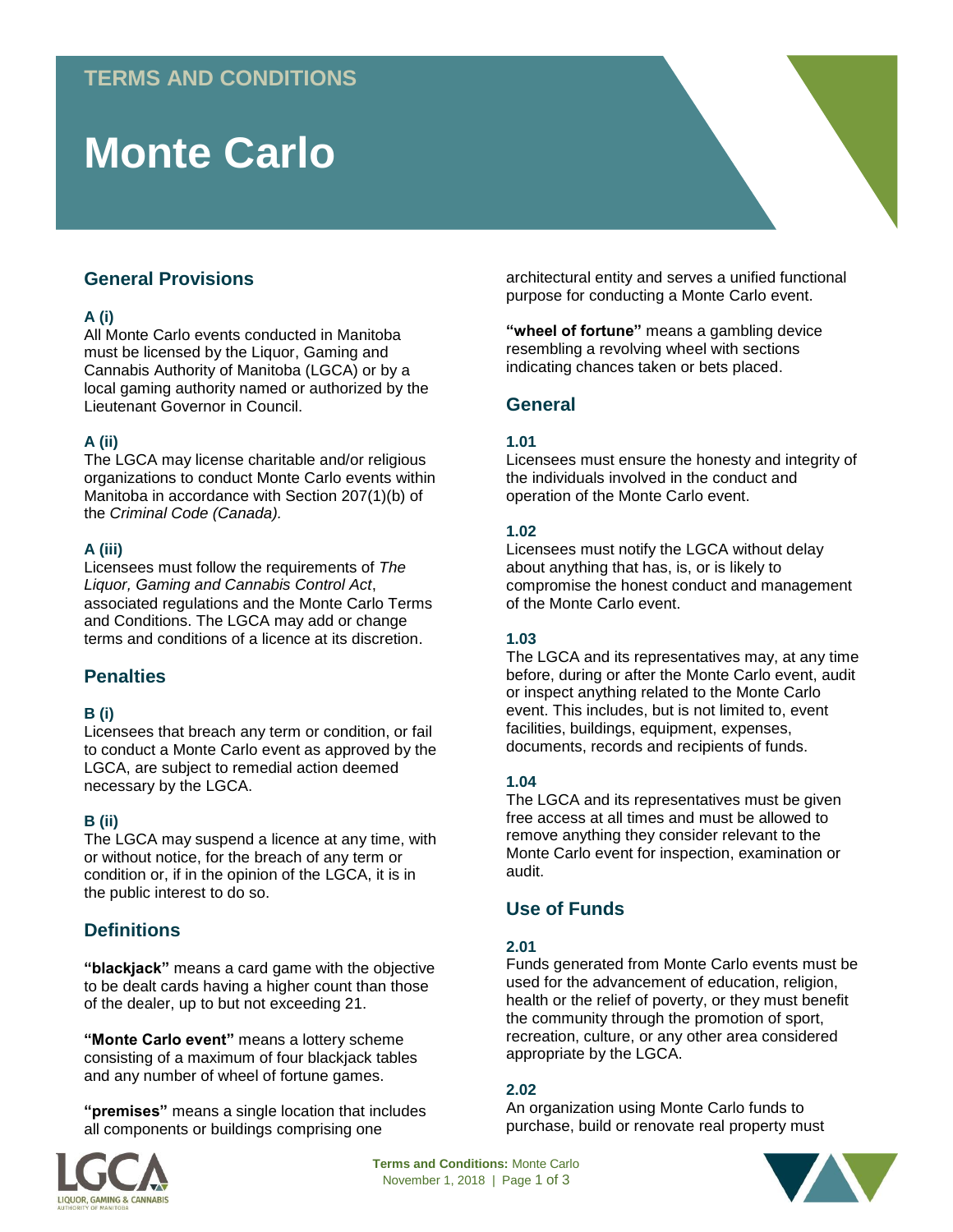ensure the proceeds from the subsequent sale, mortgaging or other disposition of that property (at least an amount equal to the value of funds raised by the Monte Carlo) are used for a charitable or religious purpose.

#### **2.03**

An organization using Monte Carlo funds to purchase, build or renovate property owned by the licensee must have a dissolution clause that comes into effect should the organization fold or wind up. This clause must be included as a specific provision for distribution of assets in the organization's constitution and/or in its articles of incorporation to ensure the organization's assets are used for charitable purposes upon dissolution.

### **2.04**

An organization using Monte Carlo funds for a future capital project may place Monte Carlo event funds into an interest-bearing investment or bank account until the organization has sufficient funds to begin the project. Special reporting is required while funds are invested outside of the organization's lottery bank account.

## **Fees and Expenses**

#### **3.01**

Licence fees are set by the LGCA and must be submitted as required.

#### **3.02**

Only actual and reasonable expenses are allowed.

#### **3.03**

Licensees owning the premises where their Monte Carlo event takes place cannot deduct rent as an expense.

# **Licence Applications**

#### **4.01**

Applicants must provide all information required on the application form. In addition, the LGCA may request any other information it deems necessary.

#### **4.02**

The LGCA may limit the number of events held by a licensee during any specific time period.

#### **4.03**

Licensees or applicants may ask in writing for an exemption from any term or condition and must satisfy the LGCA that compliance with that term or condition would cause them unreasonable hardship.

# **Conduct**

### **5.01**

A Monte Carlo licence may not be transferred, assigned, lent or borrowed.

#### **5.02**

Licensees must post the following at each Monte Carlo event:

- a) a copy of the current licence;
- b) all posters provided by the LGCA; and,
- c) any other information required by the LGCA.

#### **5.03**

Licensees are restricted to two Monte Carlo events per calendar year.

#### **5.04**

A premises is restricted to two Monte Carlo events per calendar year.

### **5.05**

A Monte Carlo event cannot exceed three days.

#### **5.06**

Individual bets cannot exceed \$1.

#### **5.07**

People directly involved in the conduct, management or operation of the Monte Carlo cannot play at the event.

#### **5.08**

People must be eighteen years or older to participate in the operation of gaming tables or play at a Monte Carlo event.

#### **5.09**

The approved application, the Monte Carlo Terms and Conditions and the approved rules are part of the licence. Any change must be applied for and approved in writing by the LGCA before being advertised or implemented. All approved amendments must be available at each event.

## **5.10**

Monte Carlo events may only be held in the location and on the date and time specified on the licence or any subsequently-approved amendment.

#### **5.11**

Licensees must ensure advertising accurately reflects the approved licence and includes the organization's name and licence number. Advertising for prizes must identify any applicable restrictions.



**Terms and Conditions:** Monte Carlo November 1, 2018 | Page 2 of 3